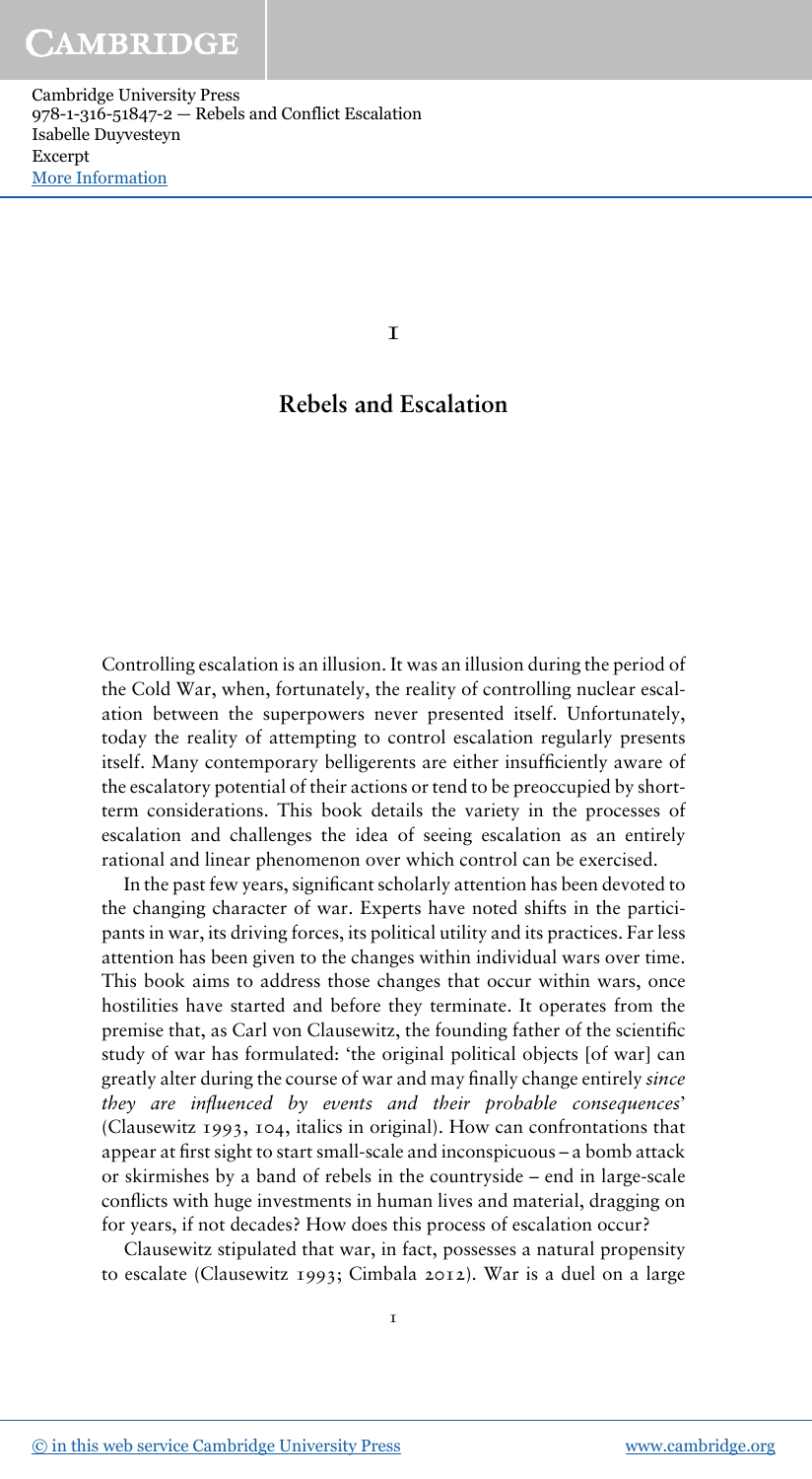#### 2 Rebels and Conflict Escalation

scale, and the opponents seek out each other's weak points to gain the upper hand. This process, in principle, does not possess any boundaries. War has a natural tendency to escalate into infinity. This is absolute war. The main limits to escalation, in a Clausewitzean sense, are politics and friction. The first can be related to factors affecting the will of the actor to persevere and the second mainly to the capabilities to do so. Both form the parameters along which war escalates, constituting war in practice. Political will refers to the idea and use of power in a specific context. Capabilities, in contrast to will, are often but, not exclusively, material and revolve around those instruments and resources that can be used to press the willpower.

This book starts from the premise that Clausewitzean thinking applies to rebels just as much as it applies to states: 'Clausewitz theory of war will remain valid as long as warlords, drug barons, international terrorists, racial or religious communities will wage war' (Echevarria 1996, 80; Duyvesteyn 2005; Schuurman 2010).

Clausewitz used an analogy of war as a chameleon, which is very illustrative for the central problem this book aims to address.

War is more than a true chameleon that slightly adapts in characteristics to the given case. As a total phenomenon its dominant tendencies always make war a paradoxical trinity – composed of primordial violence, hatred and enmity, which are to be regarded as a blind natural force, of the play of chance and probability within which the creative spirit is free to roam; and of its elements of subordination, as an instrument of policy, which makes it subject to reason alone. (Clausewitz 1993, 101)

The analogy of the chameleon has been subject to a series of interpretations, because it touches the heart of what Clausewitz sees as the nature of war (Bassford 2007). According to Hew Strachan, 'war may indeed be a chameleon in that it changes its nature slightly in each individual case (its "character") but not its nature in general, which is made up of the trinity' (Strachan and Herberg-Rothe 2007, 3). While the political logic presses war into a constraining framework, the production of violence, including the ebb and flow of the levels of violence, derives from its three immutable elements: passion, reason and chance linked to people, government and armed force, respectively, which make up the trinity of war (Clausewitz 1993). Indeed, 'it is the interactive character of war – Clausewitz's famous chameleon "that adapts its characteristic to a give case" – that has proven the most original avenue for analysis' of war (Evans 2003, 141; Duyvesteyn 2012). These ideas will act as a guide in the investigations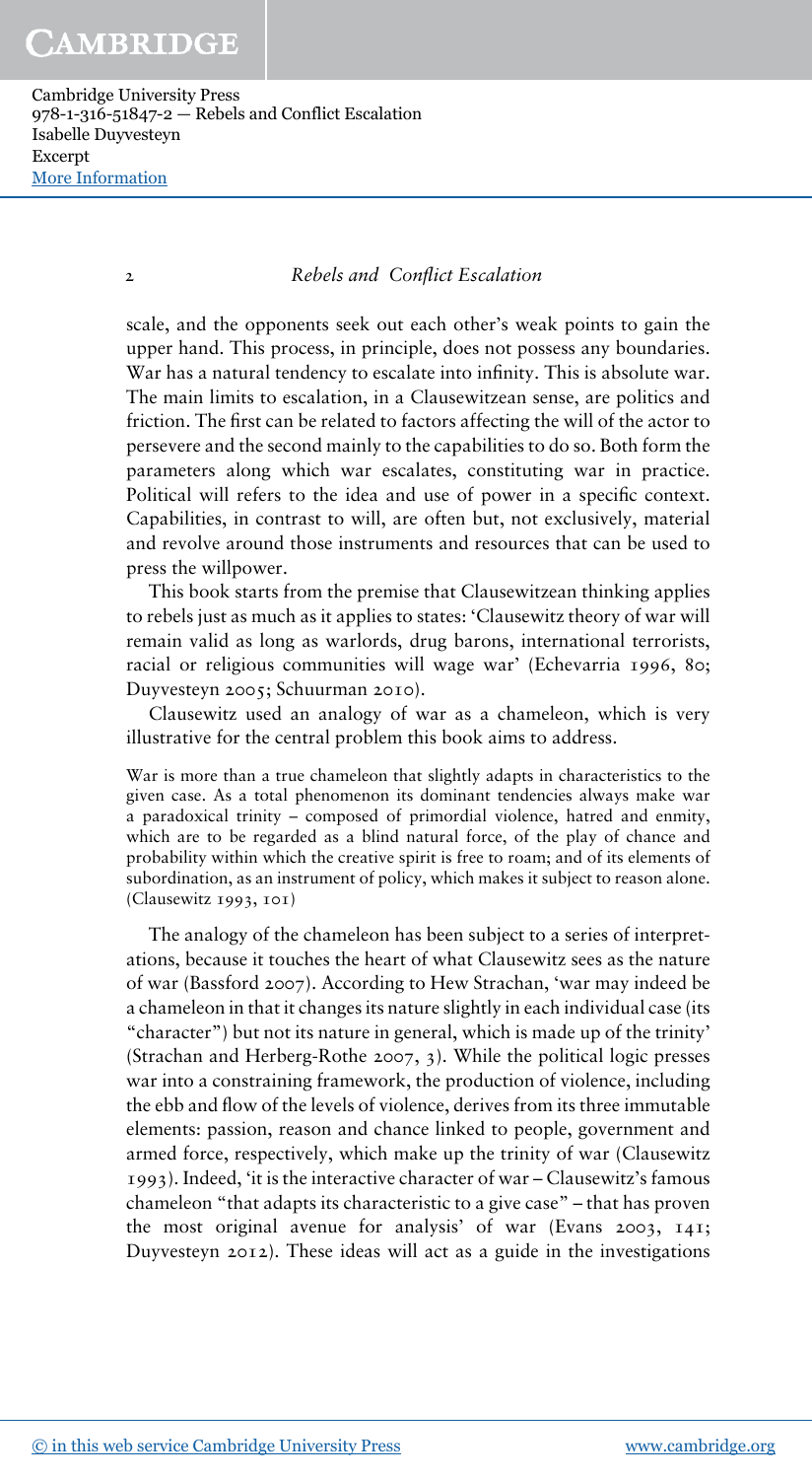### Rebels and Escalation 3

that follow. How does the trinity of people, government and armed forces contribute to, and shape, the production of violence?

The aim of this study is to think through the processes of escalation and de-escalation. The focus will be in particular on non-state actors or rebel violence, as this particular violent agent dominates in our contemporary experience of violence.<sup>1</sup> In fact, violent non-state actors have been a predominant actor in war for the past two centuries (Holsti 1996). Furthermore, in contrast to a large part of the literature in war studies, this book will not devote much attention to the causes of war but will focus in particular on the dynamics after its initial outbreak and before its termination. There is a need to carefully think through violence in war, and its escalatory and de-escalatory workings.

The main argument of this book is that escalation in the case of rebel conflict, rather than a clearly conceptualised ladder with ever-increasing thresholds of pain, is a messy process marked by unexpected consequences of choices that were rushed into or given little prior strategic thought. The study, exploratory in nature, uses existing material to piece together the potential pathways of escalation. These will be presented in the shape of propositions, which will await further testing and refinement. Important generic thresholds can be observed, mainly with hindsight, in which situations of war gain unprecedented characteristics denoting an aggravation of conflict. Escalation ensued, for example, when the saliency of the perceived issues at stake was raised, either as a result of violence or concessions. Escalation materialised when countermeasures were enacted, new actors became involved or new weaponry was introduced. Escalation also took shape when an extremity shift occurred within the rebel group, largely unrelated to external factors or pressure. De-escalation resulted in the past when groups de-legitimised themselves through strategic mistakes, lost the support of external sponsors or a convergence of norms between belligerents took place.

The case for explaining rebel escalation and de-escalation will be set out in this chapter. We will unpack the idea of the rebel and introduce the concepts of escalation and de-escalation. In subsequent chapters, the existing literature on the rise and decline of rebel violence will be discussed and a method for measuring escalation and de-escalation will be proposed. The rest of the study is set up along thematic lines. The three key elements in war, as identified by Carl von Clausewitz – politics, military

I Please note that the terms 'war' and 'armed conflict' will be used interchangeably denoting the same phenomenon.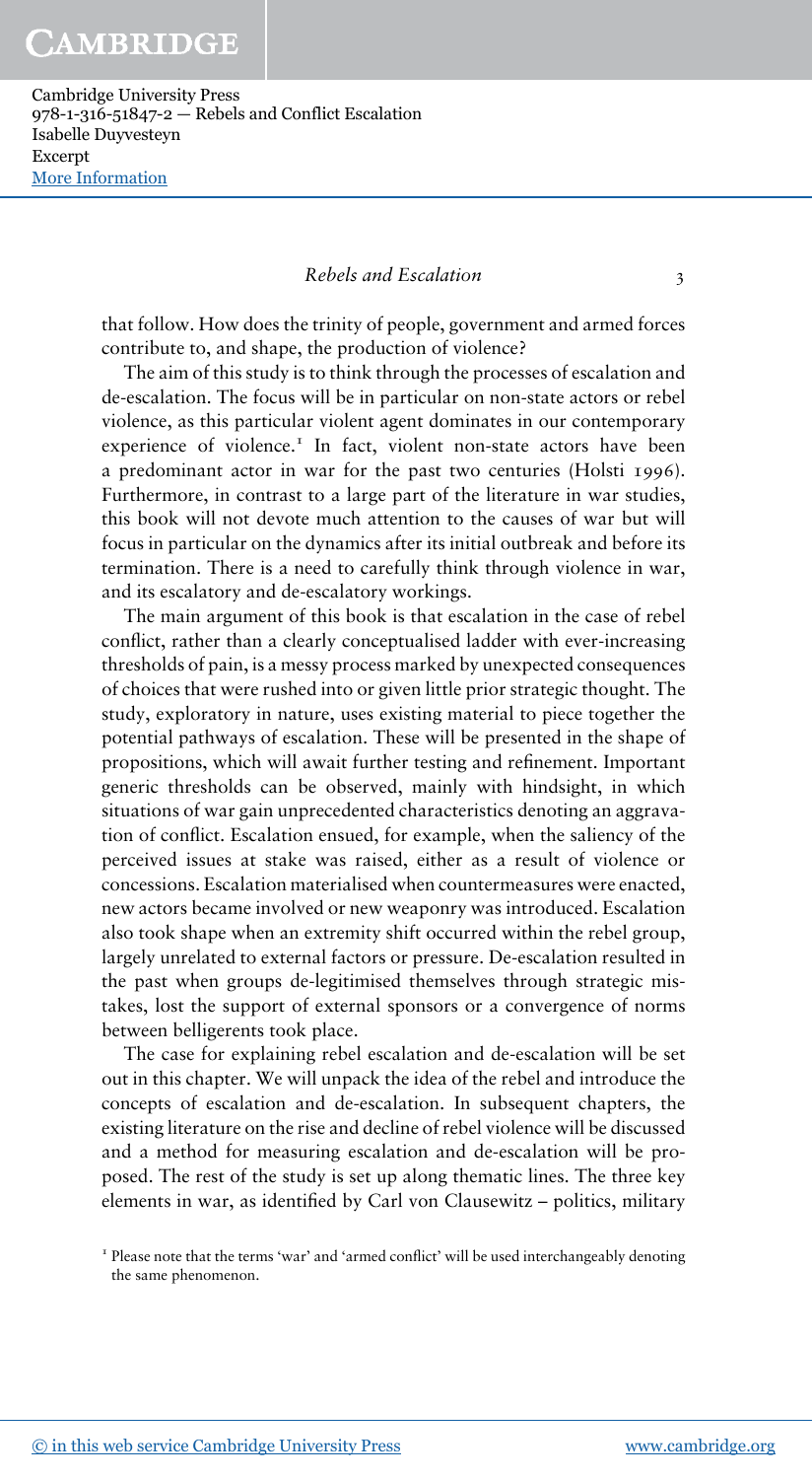# 4 Rebels and Conflict Escalation

and people – will be used as a starting point for discussion. These essential elements can in some senses be seen to overlap with an imaginary trajectory of conflict from incipient, aggravated, extremely violent to a winding down, lessening of aggression and eventual resolution. The ideas about the main thresholds of escalation will be illustrated by short vignettes or brief case examples to show how these different processes have played out in the past. The vignettes will be based on experiences of armed conflict since 1945. Firstly, the idea of rebels as strategic actors, embracing a political agenda linked to means and methods to carry this out, will be presented.

#### rebels

# The Rebel Actor

Looking at rebels, among which we count guerrillas, terrorist and insurgents, we are confronted with the fact that they form a very diverse, and according to some, even largely unstable analytical, category.<sup>2</sup>

Not only do underground organizations differ according to their goals, they also have varying organizational models and favor different forms of action. Any attempt to develop interpretative hypotheses about "terrorism" is therefore destined to fail without a typology that can identify their range of application. (Della Porta 1992,  $4-5$ )

The rich material that scholars in the field of civil war studies have presented over the past years has, indeed, questioned practically every aspect of rebel violence. Rebels cannot be seen as unitary actors; their political agendas are highly changeable, as are their means and methods. Distinguishing them even from the state, that is seeing them as non-state actors is difficult in light of examples of state–rebel collusion (e.g. the discussion about militias: Staniland 2012c; Jentzsch 2014; Schneckener 2017; see also Idler and Forest 2015). Nevertheless, there continues to exist a pressing research agenda, also recognised by the many scholars involved in this enterprise. There is a need to explain the varied empirical reality of political violence in the international system today. Actors distinct from the state play a major role here. The aim of this paragraph is to unpack the concept of the rebel group and come to a workable delimitation of the phenomenon.

<sup>2</sup> These concepts will be further analytically separated later.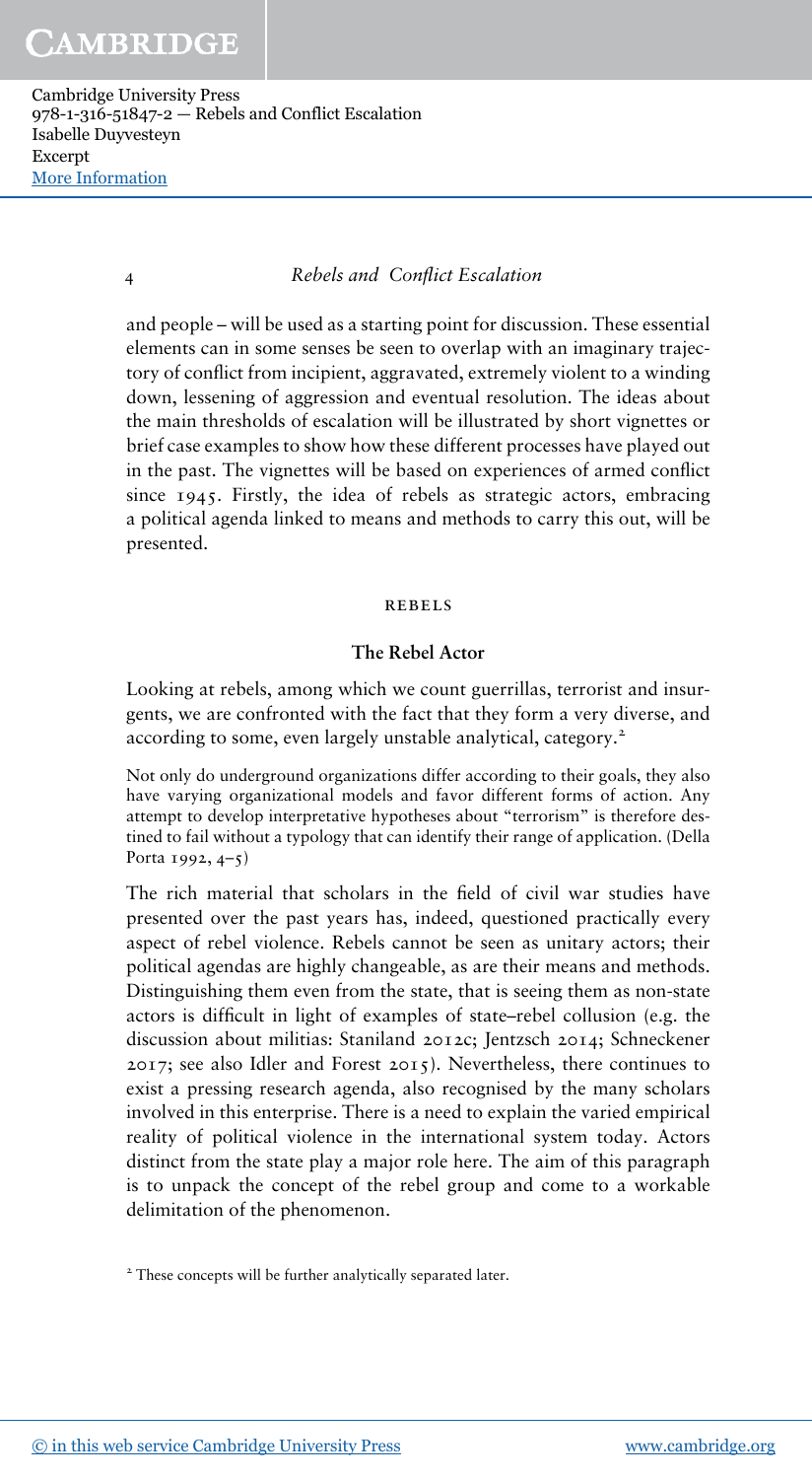### Rebels and Escalation 5

Rebels come in many shapes and guises. Some are well organised, hierarchical and centralised. Others are loose, flat networks or even systems, without a clear centre or leadership. Furthermore, there are several ways of looking at the development of rebels over time. Firstly, rebels can be the product of social movements, in particular social mobilisation. There is a large literature available on the establishment and growth of social movements (e.g. Goodwin and Jasper 2009). Social movements can be accompanied by a radical fringe from which violent rebel groups can spring (Marsden 2016). Examples are those groups originating from left-wing activism in the 1960s and 1970s, such as the Rote Armee Fraktion (RAF) in Germany and the Brigate Rosse in Italy but also the groups fighting independence struggles in the decolonisation period, such as in Algeria and Indochina.

Secondly, rebels can be the product of small-scale conspiracies or even individual enterprises. This is where terrorist strategies are historically derived from (Miller 1995). A small group of individuals, who adhere to a radical agenda, can decide to band together to trigger change. An example of an individual terrorist campaign is the so-called UNA bomber, Ted Kaczynski, who single-handedly terrorised the United States between 1975 until 1998 with a bombing campaign aimed at symbols of technological progress which he opposed, universities and airports (Chase 2003). The idea of leaderless resistance originates within right-wing extremist circles (Kaplan 1997; Michael 2012). Also, the Focoist idea of a small dedicated cadre igniting a people's revolution can be included here (Debray 1973).

Thirdly, rebels can also be a construct from the outside with little relation to any form of an organised unit (Simpson 2012). An interesting recent example is the conflict in Afghanistan, where it has been argued that 'the generic insurgency ... is a rhetorical rather than operational construct'. More than 'one-third of all violent attacks nationwide (and more than half in the South [of Afghanistan]) attributed to the insurgency involve local power tussles between communities and tribes – not Taliban members or insurgents – which perceive themselves as marginalized in the distribution of political power, land, water, and other governmentcontrolled resources' (Barakat and Zyck 2010, 197). The insurgency is thus argued to be a perception, construct or even a convenient label.

Of course, rebels can move from a small group conspiracy into a social movement and vice versa and both can be perspectives constructed by the outside rather than a factual reality. The discussion about Al Qaeda as an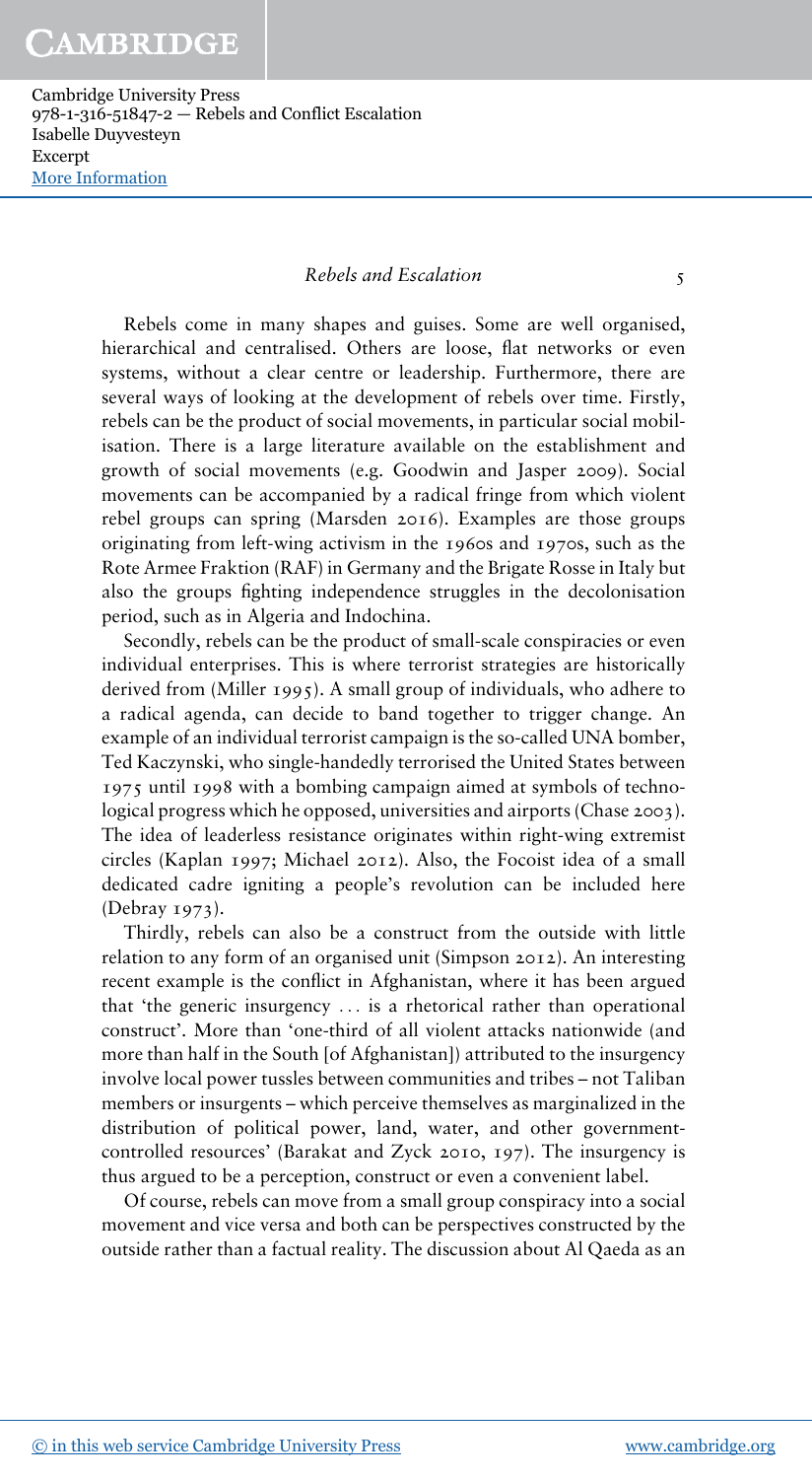# 6 Rebels and Conflict Escalation

ideology or idea rather than an organisation is one such example (Sageman 2011).

Scholarship focused on civil war has in recent years moved beyond the conceptualisation of rebel groups as unitary actors. Attempts have been made to model rebels according to their level of organisation. Using the ideas of network, scholars have developed different perspectives on actor coherence (Sanín and Giustozzi 2010; Bakke, Cunningham and Seymour 2012; Pearlman and Cunningham 2012; Krause 2014; Staniland 2014: Bultmann 2018). By looking at the number of organisations in a social movement, the degree of institutionalisation across these organisations and the distribution of power among them, actor cohesion can be measured (Bakke, Cunningham and Seymour 2012). The main idea is that the larger the number of organisations in the movement, combined with a weak degree of institutionalisation and a large power disparity, the greater the chances of violence. Conversely, one dominant, institutionalised and powerful actor will decrease the chances of fragmentation in the conflict. To what extent this actor will be able to escalate and act wilfully remains to be seen.

What is important at this stage is that the structure of rebel groups has been found to have important consequences for the engagement in violence (Staniland 2012b; Cunningham 2013). Movement structures which carry the favour of the members are more likely to withstand external pressure and violence compared to groups with contentious structures. The latter are more likely to disintegrate when outside pressure is applied (McLauchlin and Pearlman 2012).

We have seen in recent years that violence among rebels themselves and against unarmed civilians rather than the state has increased (DeRouen and Bercovitch 2008; Cunningham, Gleditsch and Salehyan 2009). Some scholars have gone as far as doubting whether the state as an object of struggle is of any significance at all in contemporary armed conflict (Kilcullen 2006). It cannot be denied, however, that the state often remains the referent object. Issues of contention often relate to imperfect state formation and consolidation: territorial contestation or power divisions in political systems (Weinstein 2007; Uppsala Conflict Data Program 2020; Newman and DeRouen Jr. 2014). The warlords in Afghanistan fought for access to the state. The militias in Sudan claim that the government in Khartoum had forfeited its right to legitimate rule in Darfur. The Fuerzas Armadas Revolucionarias de Colombia, or FARC (Revolutionary Armed Forces of Colombia), apart from being involved in the drugs trade, envisioned an overhaul of the perceived unjust political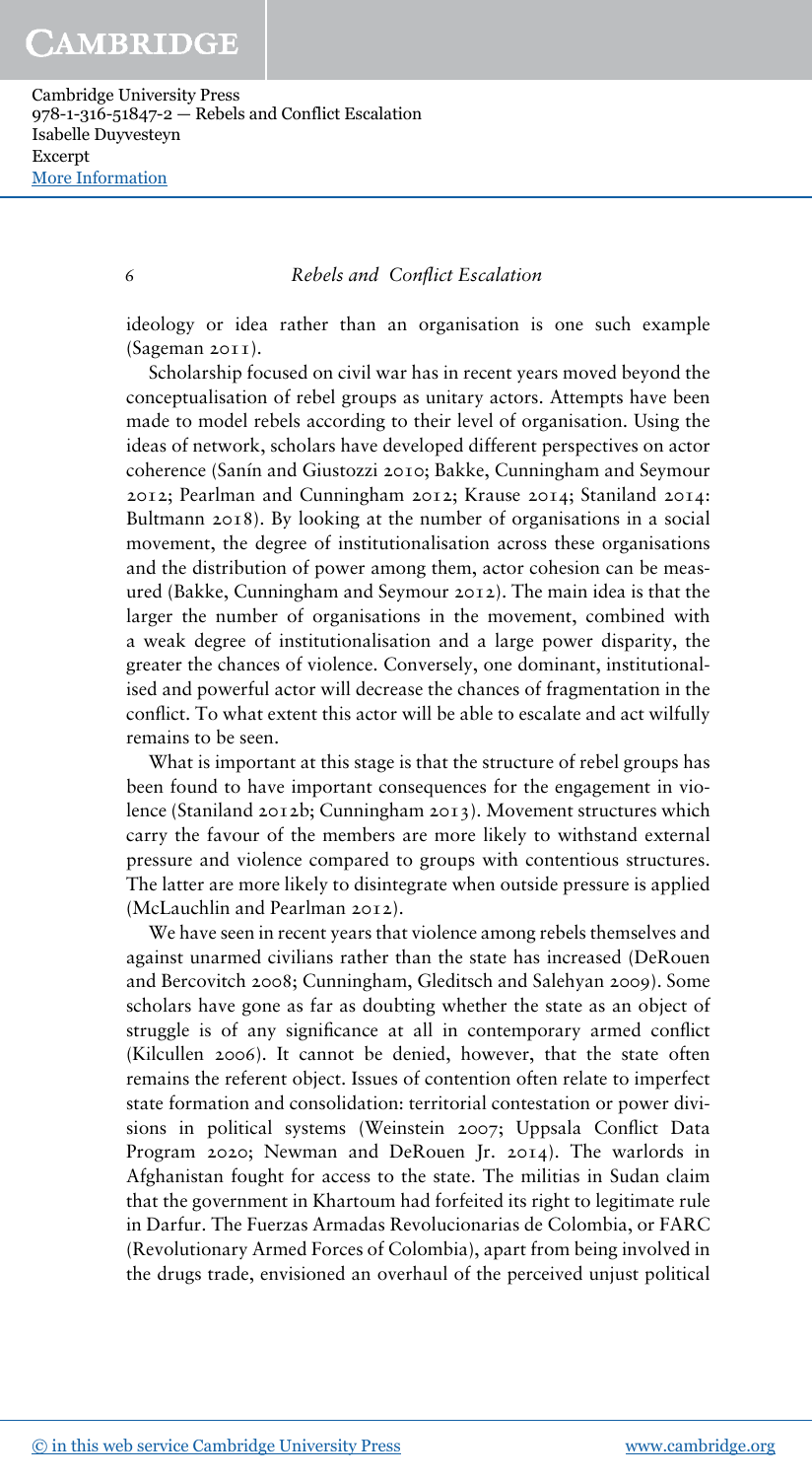# Rebels and Escalation 7

and social order in the country. The Kurdistan Workers Party (PKK) fighting in Turkey aimed for the recognition of Kurdish minority rights and an independent Kurdish state. Therefore, this study has opted to predominantly focus on rebel–state interaction in particular, rather than intra-rebel conflict.

However, in a large part of the academic literature, there appears to be a disconnect between the activities of the rebel group and the state. As noted by some critical security scholars, rebel violence can only be understood in conjunction with the role of the state (Blakeley 2007; Jackson 2007). Most of the theories attempting to understand rebel violence are 'ultimately socially constructed in opposition to state authority and so there is an inescapable sense in which the state itself must play a role in their creation' (Parker 2007, 156–157). Overall, existing theories award 'some regular importance to the actions of governments. In particular, official "coercion" –sometimes designated "repression" or "retribution" – is generally considered to affect the frequency, magnitude and intensity of violent action' (Snyder 1976, 278, emphasis in original). The state is, therefore, logically part of the phenomenon of rebel violence rather than outside of it. Still, many studies into terrorist or insurgent campaigns accept the role of the state uncritically; the 'conflict management approach conceptually mistreats violence by ignoring the state's role in it' (Snyder 1976, 283).

This state-centred perspective leads to a very fundamental disconnect between rebel violence in the shape of terrorism and insurgency and the countermeasures taken against these strategies. Few of the existing studies, perhaps with the exception of specific case studies, treat the strategy in conjunction with countermeasures. Countermeasures are highly dependent on the policy perspective the state maintains. In the case of the United States, 'counterterrorism policy is not just a response to the threat of terrorism, whether at home or abroad, but a reflection of the domestic political process' (Crenshaw 2001, 329). When terrorism is seen as a criminal act, counterterrorism is a law enforcement problem. When terrorism is seen as a security problem, counterterrorism becomes a police and security services problem. Counterterrorism and counterinsurgency are often taken unjustifiably, as distinct and separate from terrorism and insurgency.

Despite the challenges to the rebel concept highlighted in this paragraph, the rebel group in all its different guises remains an important subject for investigation. For the purposes of this study, a rebel group will be defined as a sub- or non-state actor which has mounted a violent challenge against state power. It is identifiable as an actor through its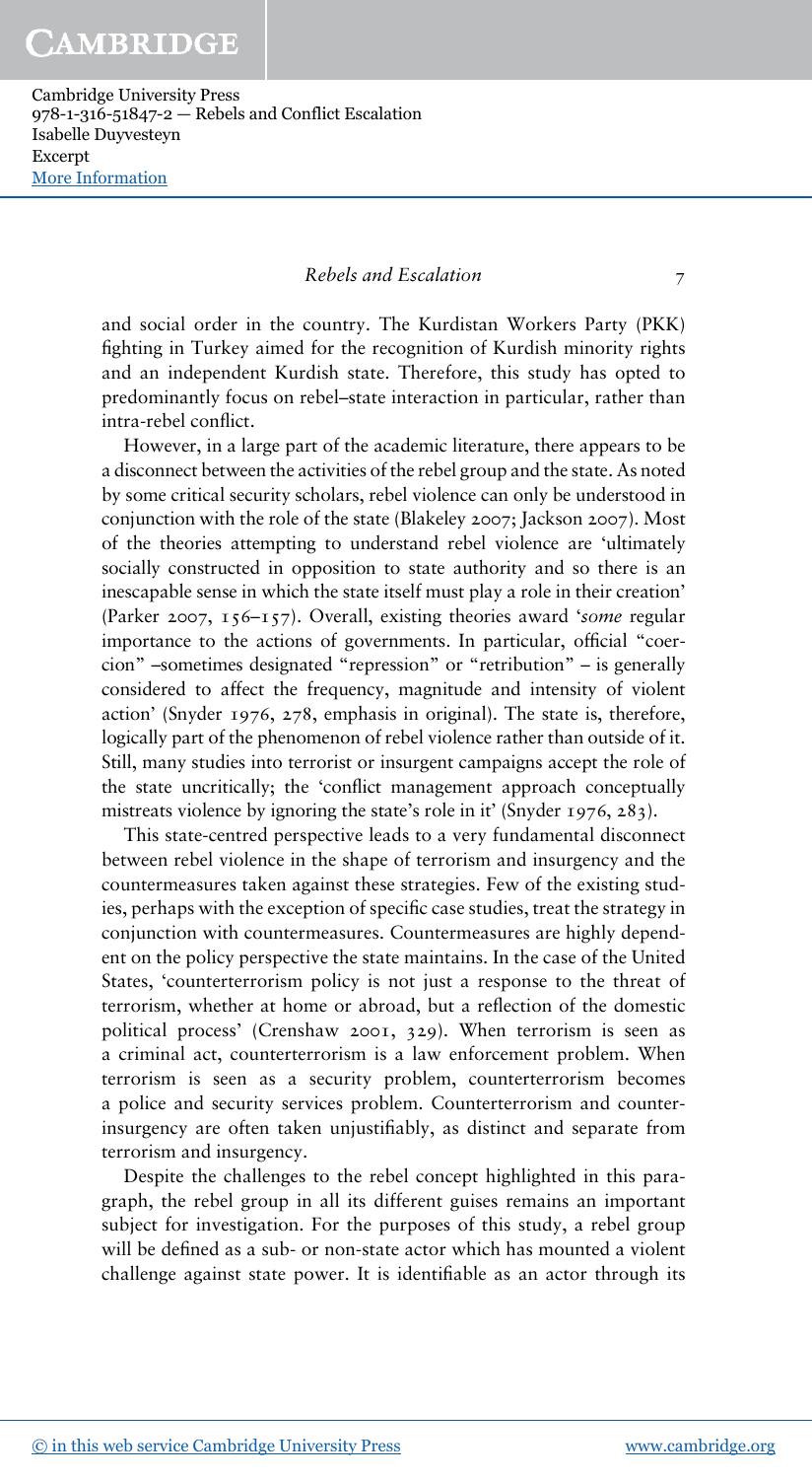#### 8 Rebels and Conflict Escalation

threats and acts of violence. Furthermore, the rebel group is a political actor. The reasons for ascribing political agency to the rebel group will now be outlined.

#### Rebel Ends

According to some notable recent assessments, rebels are non-strategic and non-political actors. Scholars putting forward this point of view have questioned the validity of an instrumental approach to rebel violence, and they have doubted the existence of a means–ends relationship in rebel conflict. These claims have been based both on theoretical and empirical arguments. These ideas are part of a wider discussion about what war is about, which started in the early 1990s with the publication of Martin van Creveld's book Transformation of War (Van Creveld 1991). Van Creveld argued that war is not a product of politically guided actors seeking the attainment of goals. Rather, war is pursued for its own sake, for personal recognition, prowess and honour. Subsequently, others pointed at the wilful targeting of civilians, barbarity, ethnic factors, culture and greed to argue that war was beyond the political reins that Clausewitz had argued, kept it in check (Keegan 1993; Kaplan 1994; Kaldor 2001; Collier and Hoeffler 2004; Abrahms 2008, 2011, 2018). Several scholars have in fact argued that rebel violence should not be seen as possessing any kind of strategic attributes at all but as primarily geared towards communication, theatre and performance (Crelinsten 1987, 2002).

Nevertheless, there is plentiful evidence in social science investigations that rebel violence does bear witness to larger means–ends logics. For the case of terrorist groups, for example, Ted Robert Gurr has concluded that violence is a conscious choice made by groups in conflict (Gurr 2006). To illustrate this point, on more than one occasion, substitution behaviour by groups using terrorism has been witnessed, which will be further elaborated in Chapter 6 (Sandler, Tschirhart, and Cauley 1983; Cauley and Im 1988; Enders 2004; Arce and Sandler 2005). Substitution, or the waterbed effect, points to a shift or refocus of activities. If an attack is made more difficult in one area or with one particular means, a shift can be observed to other targets or instruments. This can be interpreted as a sign of collective rationality. Some have described these activities as a 'collectively rational strategic choice' (Crenshaw 1990, 9; Kydd and Walter 2006). Other studies have also hinted at the strategic rationale behind ostensibly a-strategic phenomena, such as suicide terrorism, which fits into a pattern of nationalist campaigns (Pape 2005) or barbarous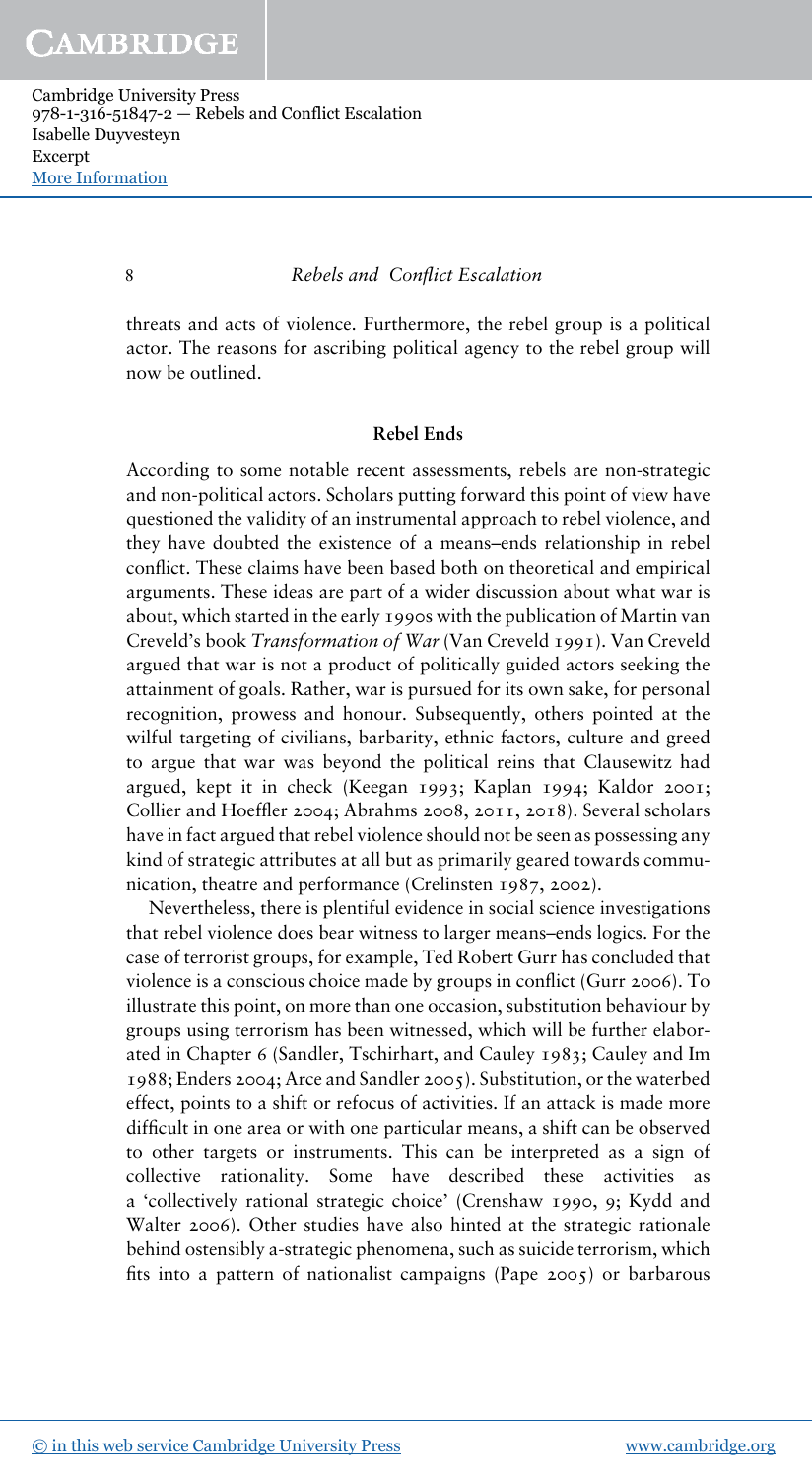# Rebels and Escalation 9

warfare, which possesses a measure of strategic logic in poverty-stricken areas such as West Africa (Richards 1996). Yet others have described rebels as strategic calculators when it comes to alliance behaviour in often highly complex conflicts (Christia 2012) or compliant with international law and regulations in warfare (Jo 2015). Also based on interviews with rebel group leaders and cadres, the evidence points to rational and deliberate policy development (Dudouet 2012, 96). All these studies indicate and demonstrate that rebel groups are political and strategic operators.

A potentially more significant challenge than proving that rebels are strategic and political actors comes from investigations of micro-level conflict. On the individual level, interviews with individual combatants and polls among populations involved in political violence have shown a diverse set of reasons why people engage in violence. Self-preservation, peer pressure, social bonds and self-betterment are often referred to issues in these studies (Peters and Richards 1998; Argo 2009; Ladbury 2009; Alexander 2012). Remarkable is that categories are similar for very different conflict locales with different rebel groups espousing different political agendas. Furthermore, some scholars have claimed that 'people participate in terrorist organizations for the social solidarity, not for their political return' (Abrahms 2008, 94).<sup>3</sup> This series of explanations is notable for the absence of politics or ideology as a motivating factor.

These insights are part of a challenge, which social science has tried to grapple with for many decades; explanations on the individual level about engagement in violence are often difficult to translate into explanations about group behaviour and strategic effect, especially in an interactive fashion with the state. While valuable in terms of dissecting the development and logic of war, explanations focusing on individual worth, social meaning and honour possess little all-encompassing explanatory value for either the empirical phenomenon that is the focus of this study or the escalation of rebel violence. When individuals continue to engage in violence out of peer pressure, a quest for self-worth or social solidarity, this does explain primarily individual motivation but says little about the behaviour of the larger group, its leadership and the actual employment of force, let alone explain sudden spikes in the level or spread of violence, that is escalation. Still, we will return to the topic of individual engagement in Chapter 7.

A subsequent question is whether there is indeed a link between group behaviour and strategic effect:

<sup>3</sup> This obviously also applies to war in a wider sense (Keegan 2011).